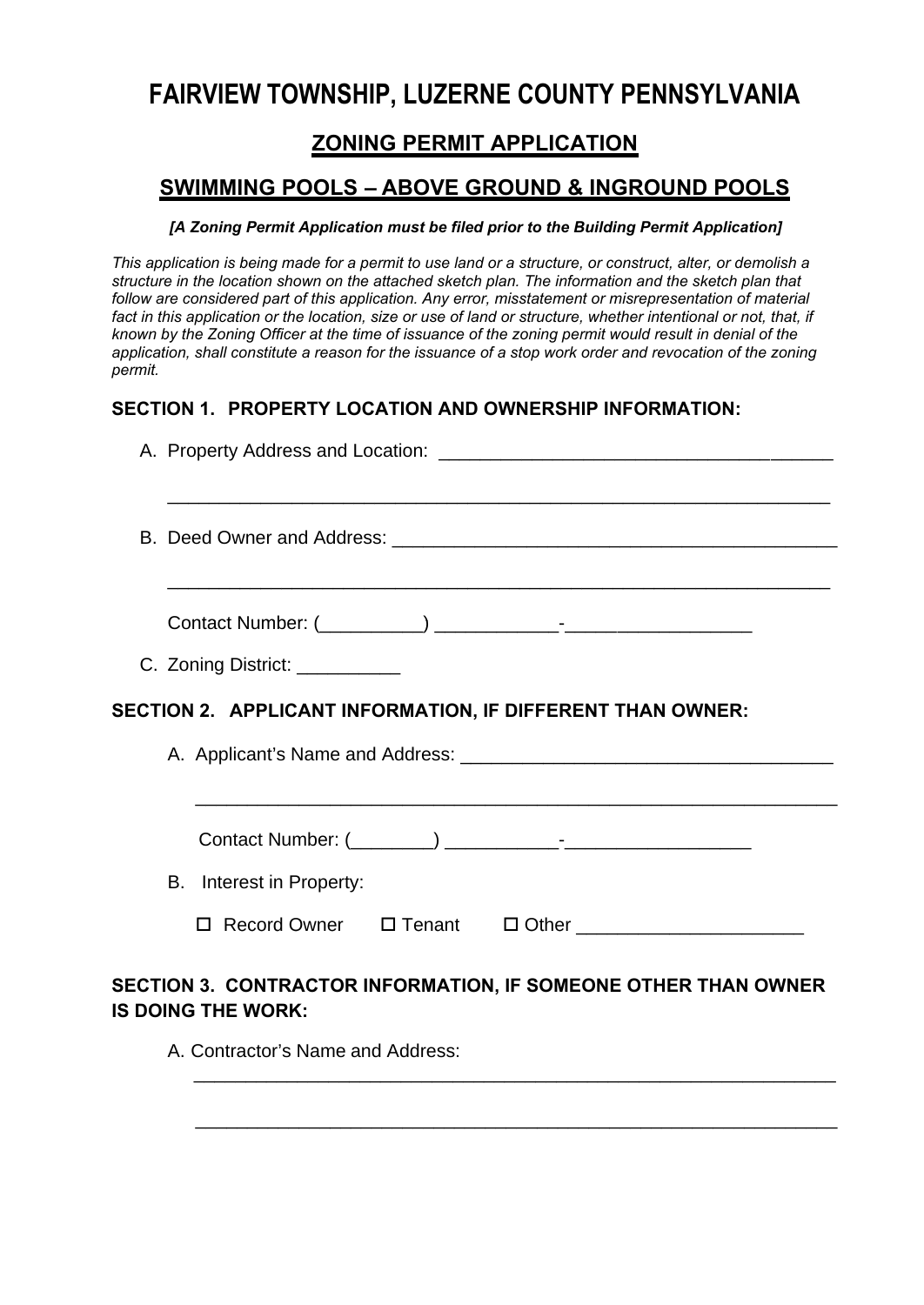B. Insurance Information:

 $\square$  Proof of worker's compensation insurance is attached.

 $\square$  Notarized affidavit verifying no employees is attached.

 $\square$  Proof of general liability insurance is attached.

C. Pennsylvania Contractor Registration No.

### **SECTION 4. PRESENT USE OF PROPERTY:**

A. Type of Use:

| □ Vacant Land | $\Box$ Agricultural |
|---------------|---------------------|
|---------------|---------------------|

| □ Single-Family Dwelling | $\Box$ Two-family Dwelling | □ Multi-family Dwelling |
|--------------------------|----------------------------|-------------------------|
|--------------------------|----------------------------|-------------------------|

| □ Commercial<br>$\square$ Industrial | $\Box$ Other |
|--------------------------------------|--------------|
|--------------------------------------|--------------|

- B. Corner Lot: Yes \_\_\_\_\_ No \_\_\_\_\_
- C. Number of Existing Buildings and Structures on Lot: \_\_\_\_\_\_

### **SECTION 5. PROPOSED USE OF PROPERTY:**

A. Type of Work, Structure and Use (check those that are applicable):

| <b>Type of Work</b> | <b>Type of Structure</b> | Type of Use                               |
|---------------------|--------------------------|-------------------------------------------|
| l ⊡ New             | □ Above-Ground Pool      | l □ Residential                           |
| $\Box$ Replacement  | $\Box$ In-Ground Pool    | $\mathsf{I} \ \Box \ \mathsf{Commercial}$ |

\_\_\_\_\_\_\_\_\_\_\_\_\_\_\_\_\_\_\_\_\_\_\_\_\_\_\_\_\_\_\_\_\_\_\_\_\_\_\_\_\_\_\_\_\_\_\_\_\_\_\_\_\_\_\_\_\_\_\_\_\_\_\_\_\_\_\_\_\_

\_\_\_\_\_\_\_\_\_\_\_\_\_\_\_\_\_\_\_\_\_\_\_\_\_\_\_\_\_\_\_\_\_\_\_\_\_\_\_\_\_\_\_\_\_\_\_\_\_\_\_\_\_\_\_\_\_\_\_\_\_\_\_\_\_\_\_\_\_

\_\_\_\_\_\_\_\_\_\_\_\_\_\_\_\_\_\_\_\_\_\_\_\_\_\_\_\_\_\_\_\_\_\_\_\_\_\_\_\_\_\_\_\_\_\_\_\_\_\_\_\_\_\_\_\_\_\_\_\_\_\_\_\_\_\_\_\_\_\_\_\_\_\_\_\_\_\_\_\_\_\_\_\_

B. Describe the type of work in detail: \_\_\_\_\_\_\_\_\_\_\_\_\_\_\_\_\_\_\_\_\_\_\_\_\_\_\_\_\_\_\_\_ \_\_\_\_\_\_\_\_\_\_\_\_\_\_\_\_\_\_\_\_\_\_\_\_\_\_\_\_\_\_\_\_\_\_\_\_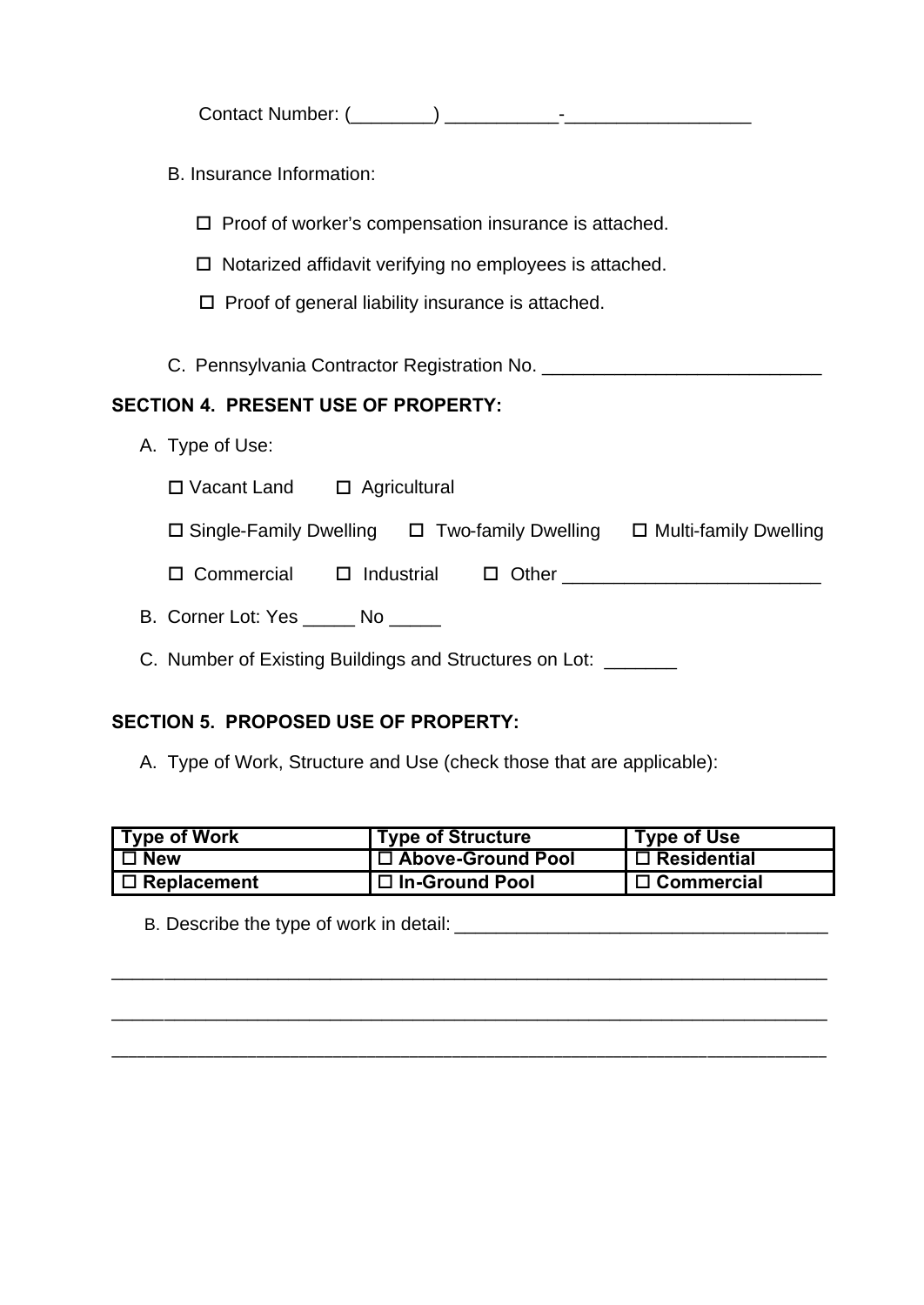C. Site plan. A site plan drawn to scale including the following must be attached to this application:

- (1) The exact size and location of existing structures and proposed pool (and all other accessory structures) on lot, including distances from structures to lot lines and other structures.
- (2) The number and type of structures on the lot.
- (3) The existing and proposed use of the lot.
- (4) The size and location of the lot and building setback lines and dimensions.

#### **FAILURE TO PROVIDE A SITE PLAN WILL RESULT IN YOUR APPLICATION BEING DEEMED INCOMPLETE AND IT WILL BE RETURNED TO YOU.**

#### D. Zoning Information. Please complete the following:

|                                   | <b>Actual</b> | <b>Proposed</b> |
|-----------------------------------|---------------|-----------------|
| <b>Zoning District</b>            |               |                 |
|                                   |               |                 |
| <b>Rear Yard</b>                  |               |                 |
| Side Yard (left side from front)  |               |                 |
| Side Yard (right side from front) |               |                 |
| Lot Coverage (percentage)         |               |                 |

- **E. Start Date:**  Letter and the completion Date:  $\blacksquare$
- F. Construction Costs: \$

**By signing below, the applicant and owner verify that the information contained in this application and the documents attached are true and correct to the best of his/her/their knowledge, information and belief. The applicant and owner understand that false statements made herein are subject to penalties of 18 Pa. C.S.A. Section 4904 relating to unsworn falsification to authorities. If the application is not signed by the owner, the applicant certifies that the applicant is authorized by the owner to make this application and the applicant agreed to inform the owner of the approval (with conditions if any) or denial of the application.** 

| SIGNATURE OF APPLICANT | <b>DATE</b> |
|------------------------|-------------|
|------------------------|-------------|

\_\_\_\_\_\_\_\_\_\_\_\_\_\_\_\_\_\_\_\_\_\_\_\_\_\_\_\_\_\_\_\_\_\_\_ \_\_\_\_\_\_\_\_\_\_\_\_\_\_\_

**THE OWNER MUST SIGN THIS APPLICATION OR IT WILL BE DEEMED INCOMPLETE AND RETURNED TO APPLICANT.** 

| <b>SIGNATURE OF OWNER</b>                                             |                 |       | <b>DATE</b> |  |
|-----------------------------------------------------------------------|-----------------|-------|-------------|--|
| <b>OFFICIAL USE ONLY</b><br>Fee Paid:<br>Date Received:<br>Permit No. |                 |       |             |  |
| $\Box$ APPROVED                                                       | $\sqcap$ DENIED | Date: |             |  |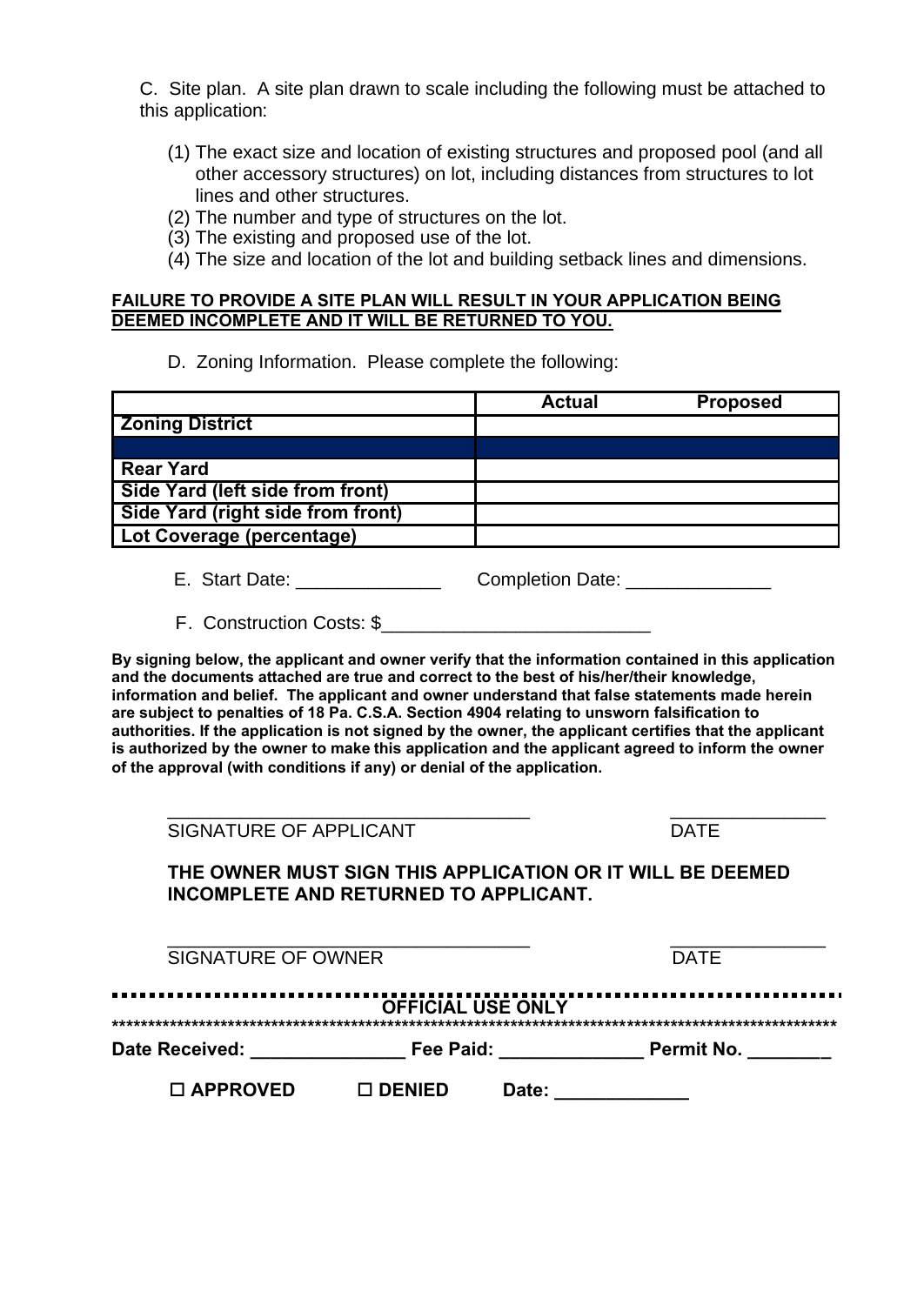### **IF APPROVED, THE APPROVAL IS SUBJECT TO THE FOLLOWING CONDITIONS:**

- (a) A swimming pool (whether in ground or above ground) capable of containing 24 inches or more of water depth shall include a fence enclosure surrounding the pool or the lot upon which the pool is located. The fence enclosure shall extend not less than four feet above the ground. The fence enclosure shall not be an opened type fence (such as a split rail) and shall have gates that are self-closing and self-latching, with latches placed at least four feet above the ground. The fence may not include the pool wall for an above-ground fence or any extension thereto even if it equals or exceeds a height of four feet.
- (b) A swimming pool shall not be located in a front yard. The water surface and any deck and sidewalks accessory to the pool shall be setback a minimum of eight feet from side and rear lot lines.

**IF DENIED, THE REASONS FOR DENIAL ARE AS FOLLOWS (ATTACH A COPY OF THE DENIAL LETTER TO THIS APPLICATION):**

> **\_\_\_\_\_\_\_\_\_\_\_\_\_\_\_\_\_\_\_\_\_\_\_\_\_\_\_\_\_\_\_\_\_\_\_\_\_\_ ZONING OFFICE**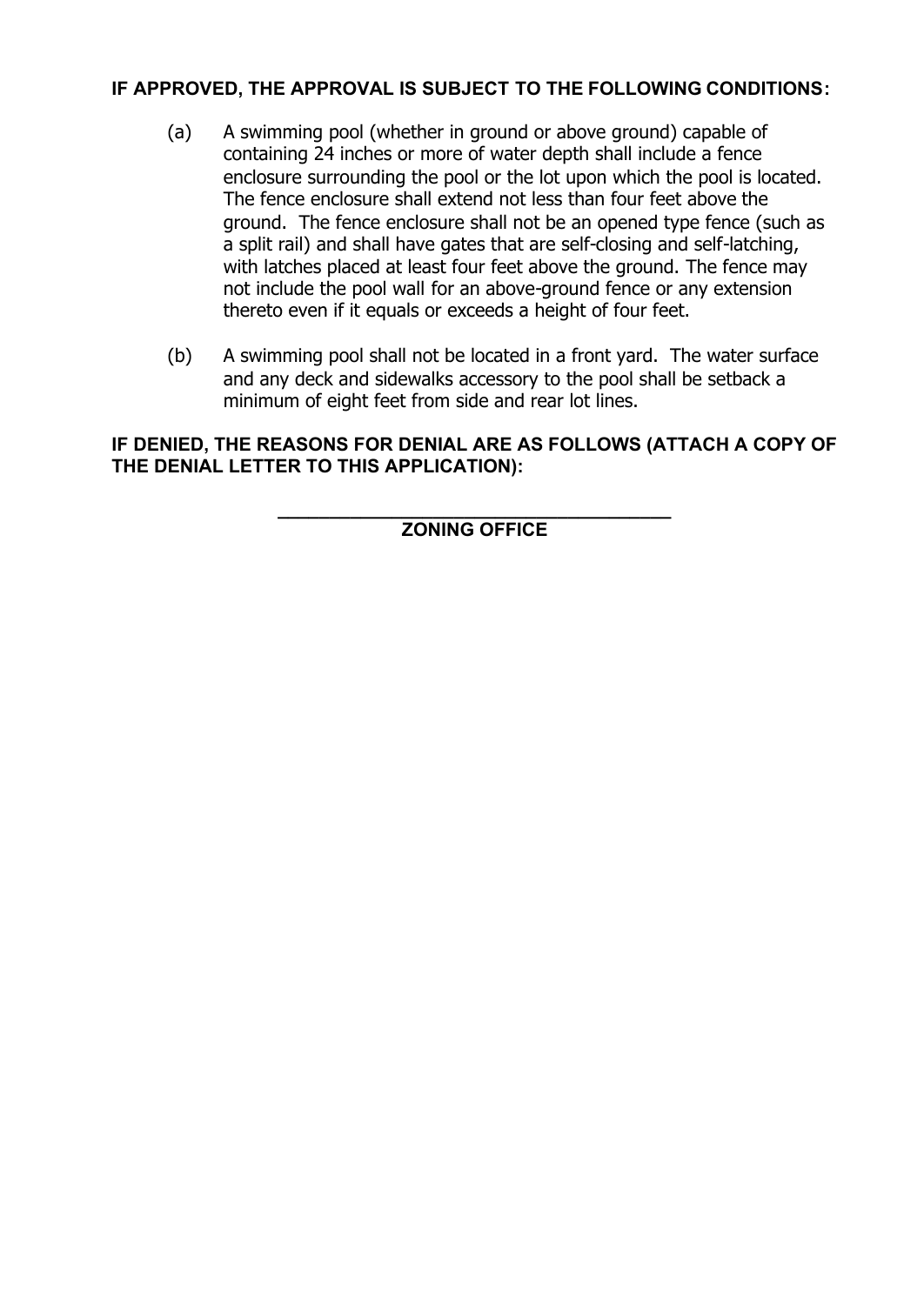## **SKETCH PLAN**

**Indicate North**



**I will have the structure built and located in accordance with the dimensions indicated above.**

**Date: \_\_\_\_\_\_\_\_\_\_\_ \_\_\_\_\_\_\_\_\_\_\_\_\_\_\_\_\_\_\_\_\_\_\_\_\_\_\_\_\_\_\_\_\_\_\_\_\_\_**

 **Signature of Applicant**